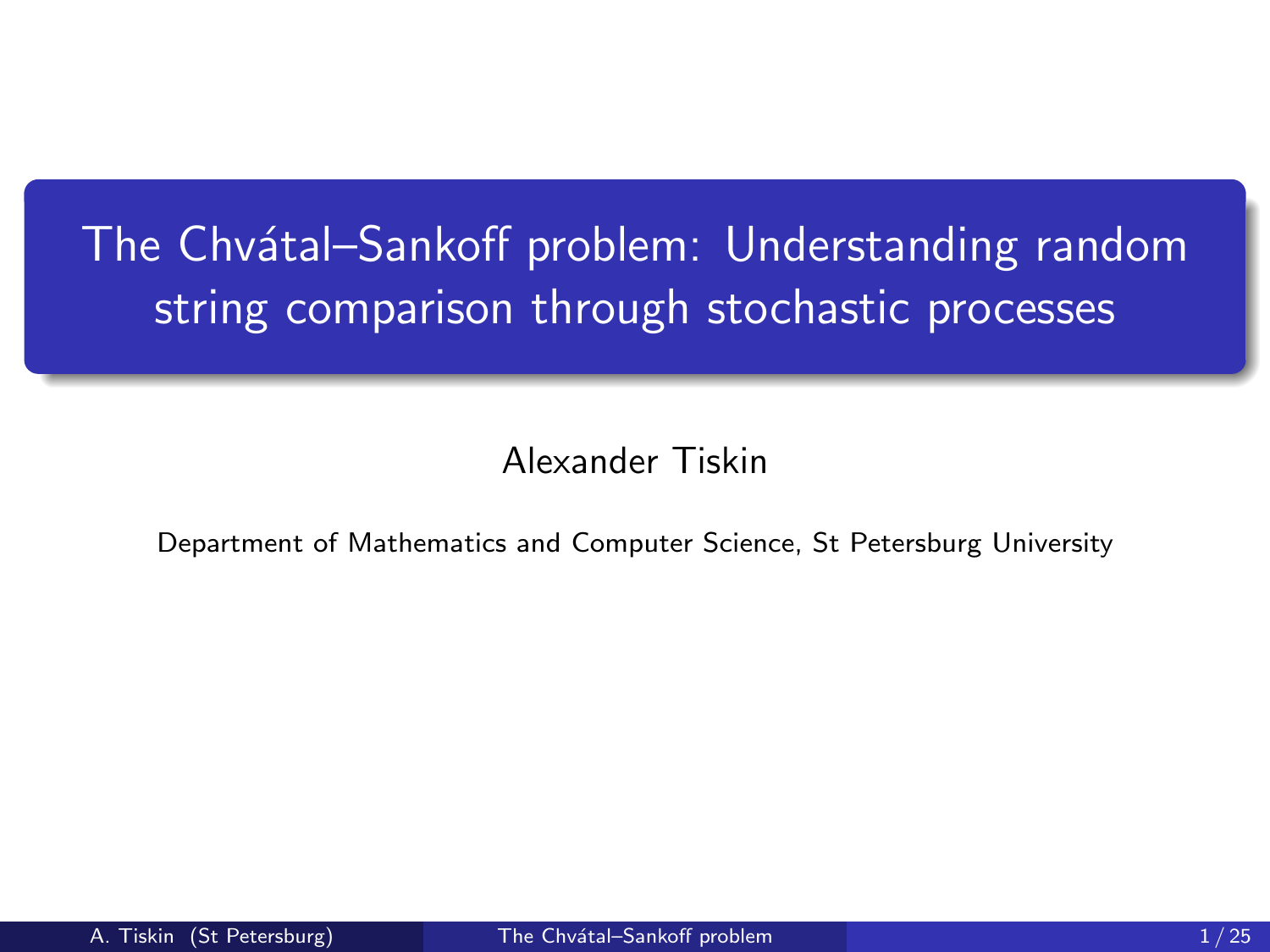<span id="page-1-0"></span>a, b: strings of length  $m$ , n

The longest common subsequence (LCS) score:

- $\bullet$  length of longest string that is a subsequence of both a and b
- in computational biology, unweighted alignment
- **•** in ergodic theory, used to define the Feldman–Katok metric
- in software engineering, the diff tool

```
lcs("BAABCBCA", "CABCABA") = length("ABCBA") = 5
```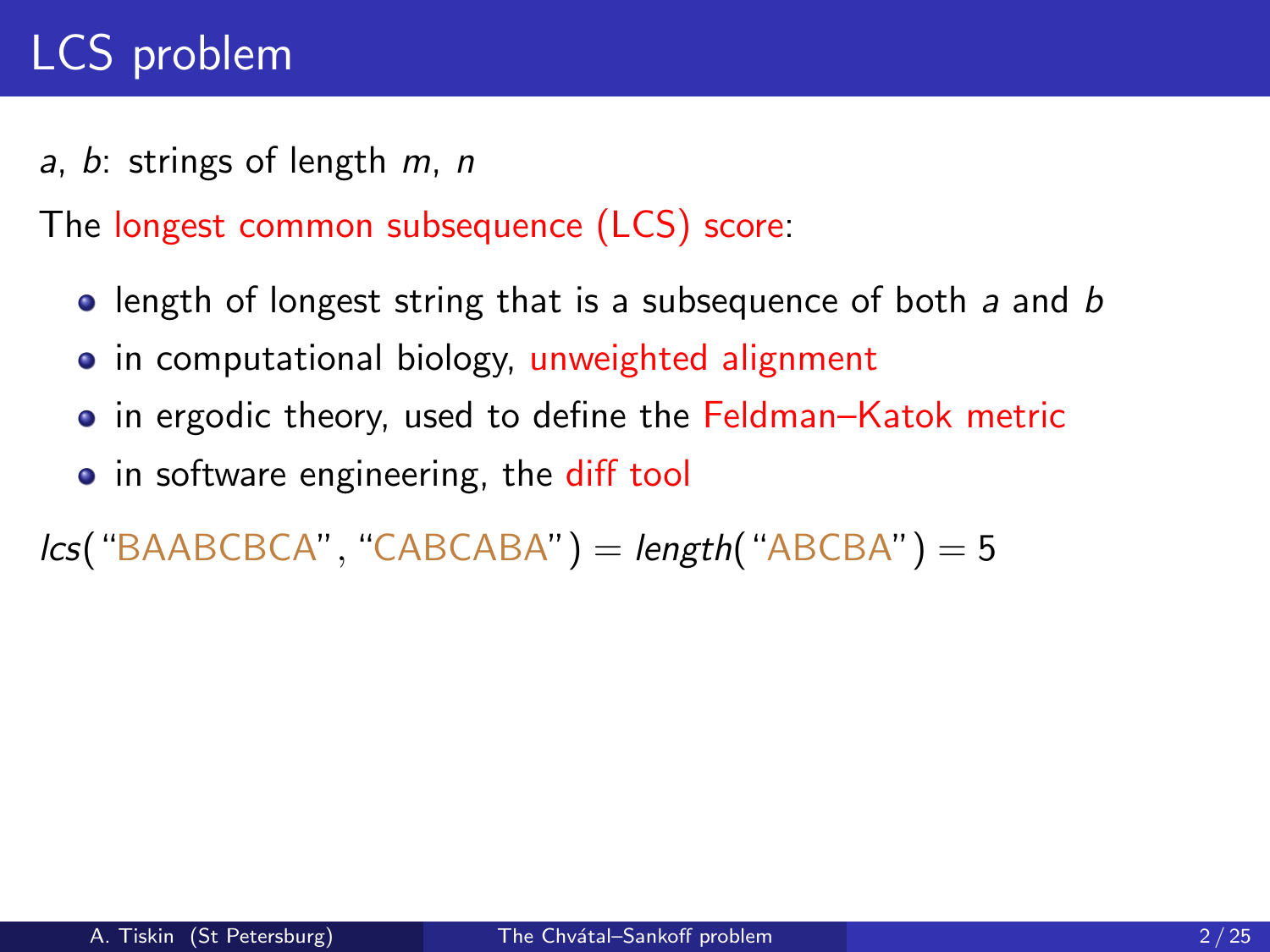### LCS problem

LCS score for a vs b

### LCS: running time

| O(mn)                                 |                                                       | Wagner, Fischer: 1974                           |  |
|---------------------------------------|-------------------------------------------------------|-------------------------------------------------|--|
| $O\left(\frac{mn}{(\log n)^c}\right)$ |                                                       | [Masek, Paterson: 1980] [Crochemore $+$ : 2003] |  |
|                                       | [Paterson, Dančík: 1994] [Bille, Farach-Colton: 2008] |                                                 |  |

Polylog's exponent c depends on alphabet size and computation model LCS in time  $O(n^{2-\epsilon}),\ \epsilon>0,\ m=n$ : impossible unless <code>SETH</code> false [Abboud+: 2015] [Backurs, Indyk: 2015]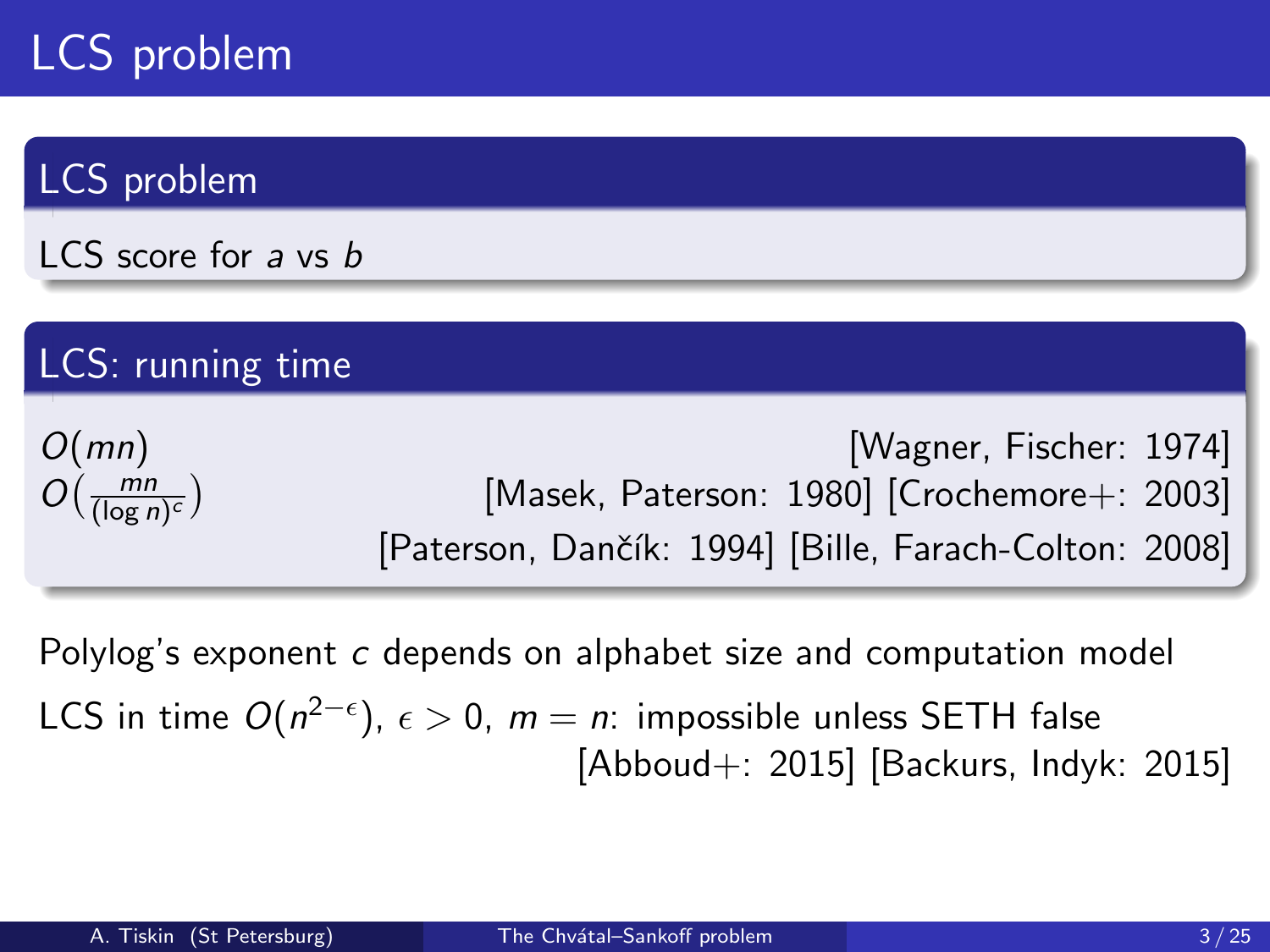LCS computation by classical dynamic programming (DP)

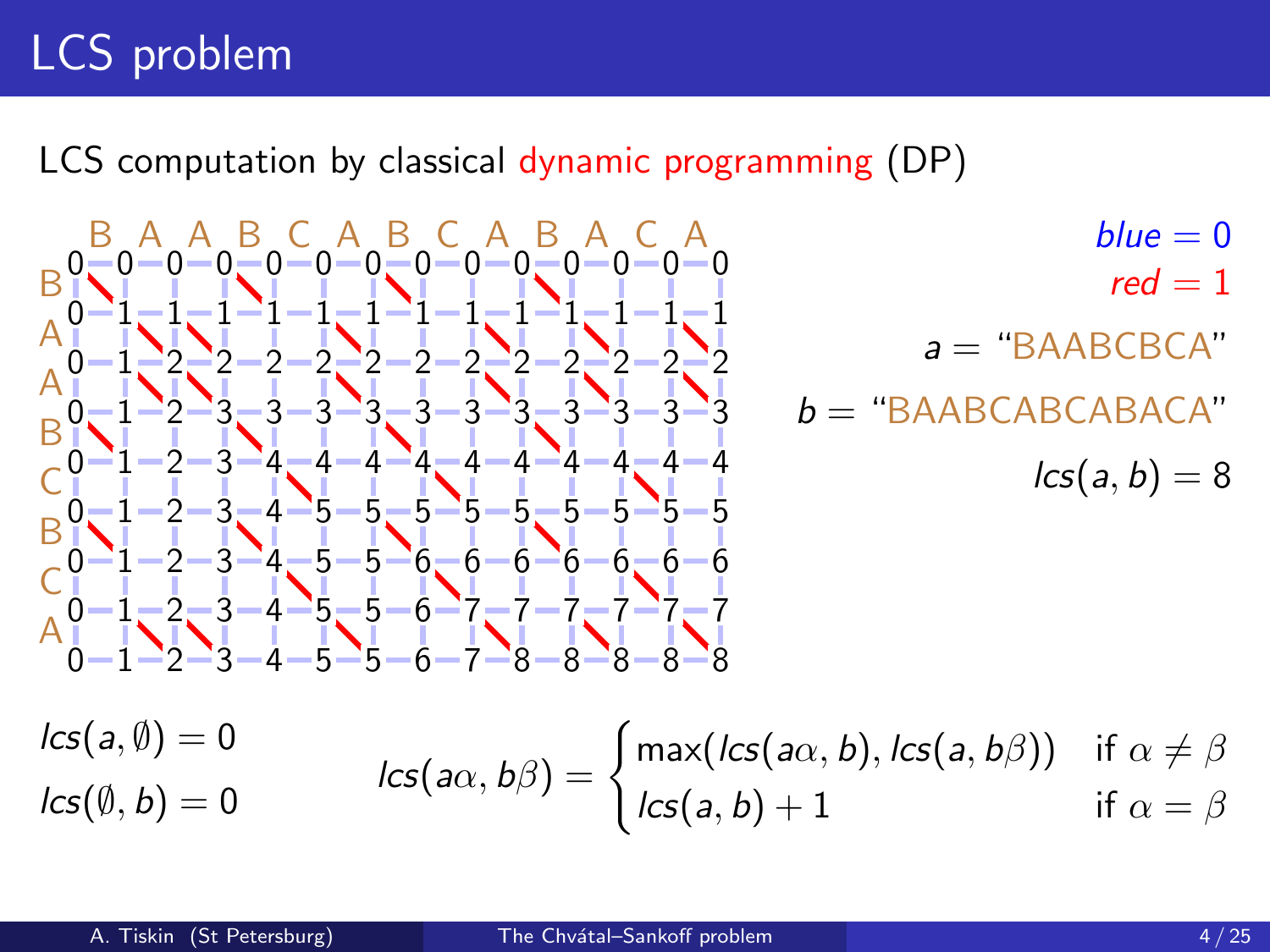

 $red = 1$  $a =$  "BAABCBCA"  $b =$  "BAABCABCABACA"  $lcs(a, b) = 8$ 

 $LCS =$  highest-score path top-left  $\rightsquigarrow$  bottom-right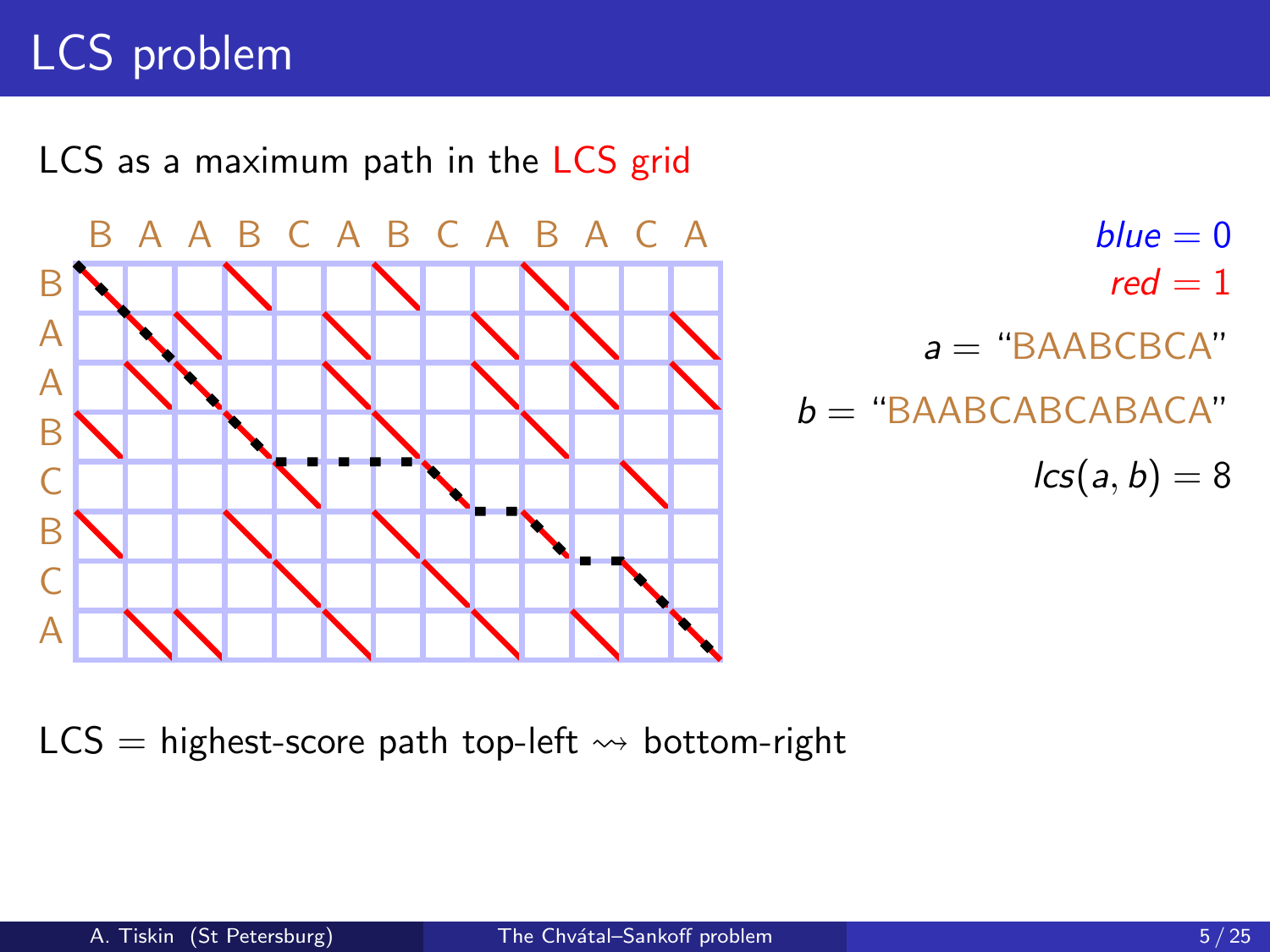<span id="page-5-0"></span>Comparison network: a circuit of comparators, each sorting a pair of values

Classical model for non-branching merging, sorting, selection. . .

Comparison networks are visualised by wire diagrams

Transposition network: all comparisons are between adjacent wires

Sorting network: comparison/transposition network that sorts the input



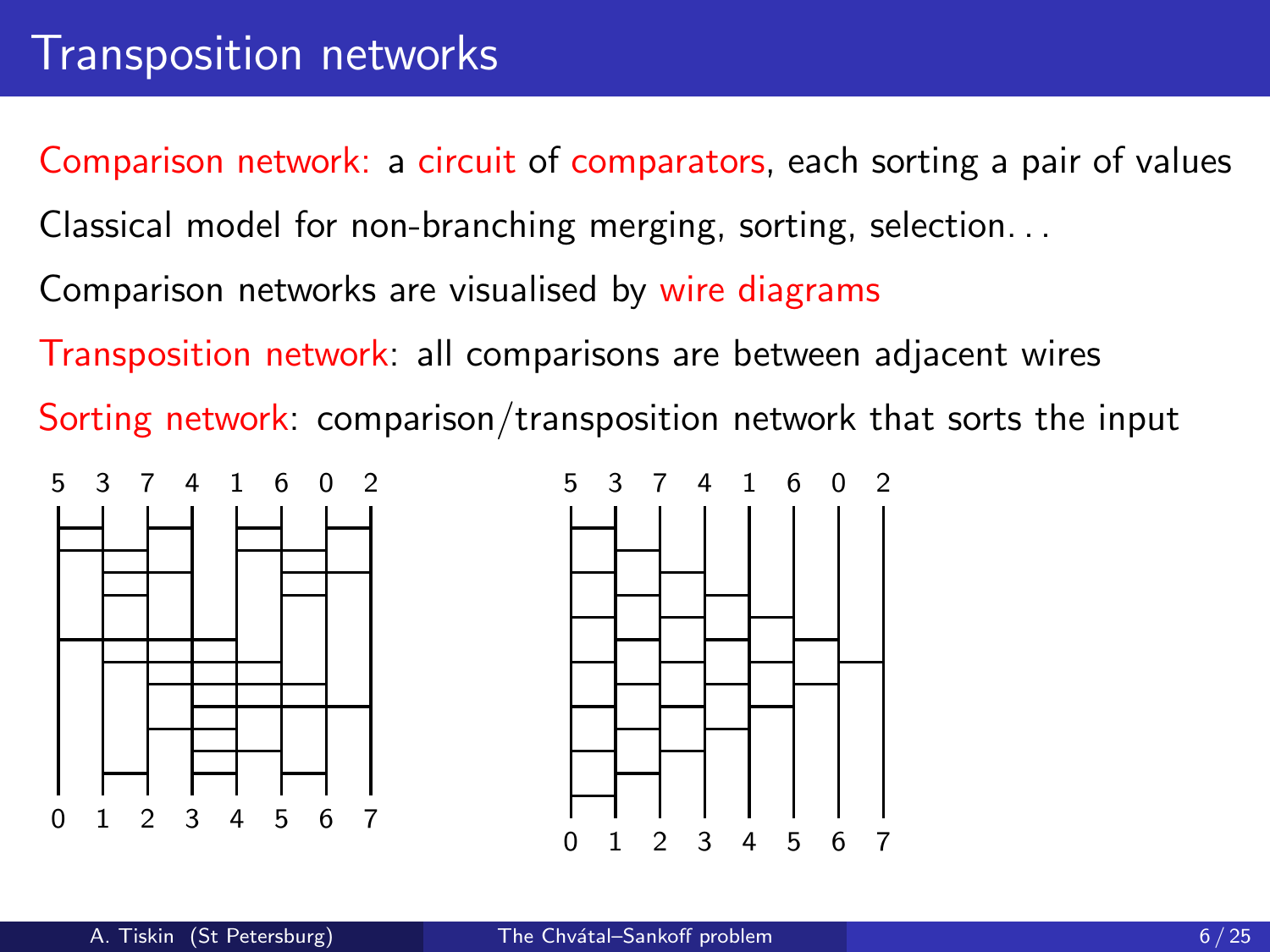Connections to

- graph theory (expanders)
- **•** probability (rich theory of random transposition sorting networks)
- statistical mechanics (stochastic particle interaction processes)

Applications: parallel algorithms, network design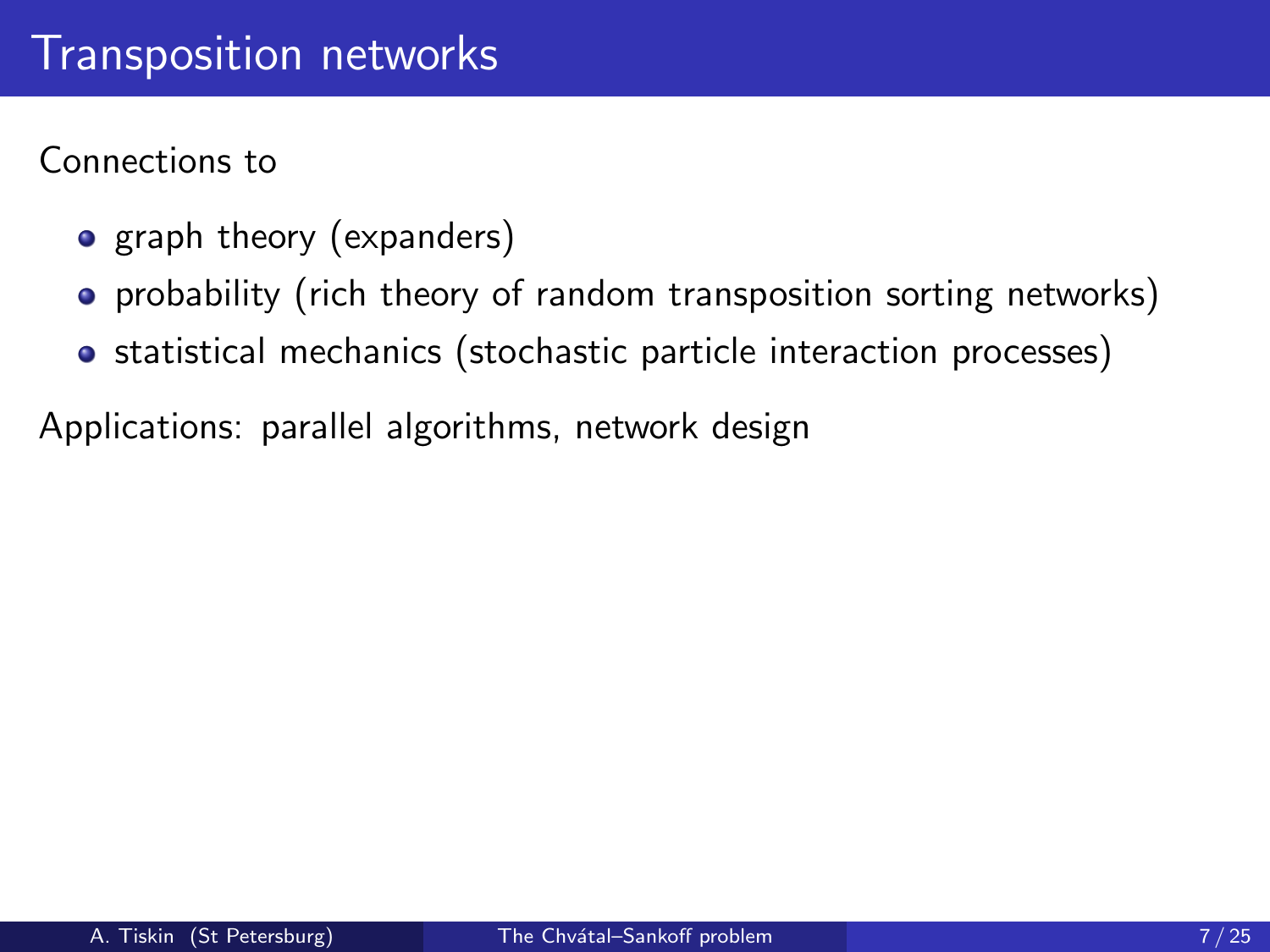### [Transposition networks](#page-5-0)

LCS: transposition network with binary anti-sorted (step) input



Comparators: character mismatches Values: holes  $( \circ )$  and particles  $( \bullet )$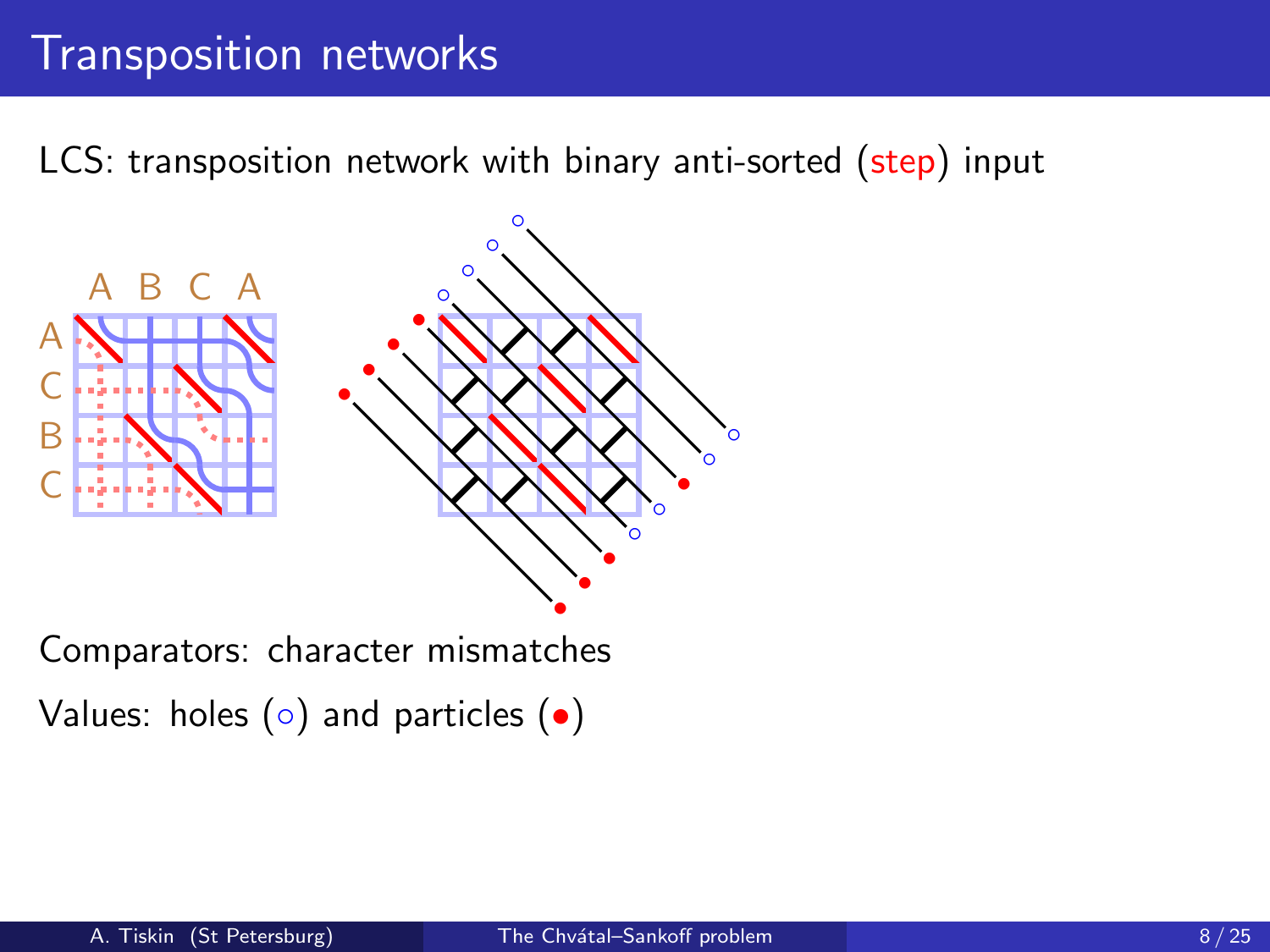### [Transposition networks](#page-5-0)

Semi-local LCS: transposition network with generic anti-sorted input



Comparators: character mismatches

Each value traces a strand in sticky braid (element of the Hecke monoid)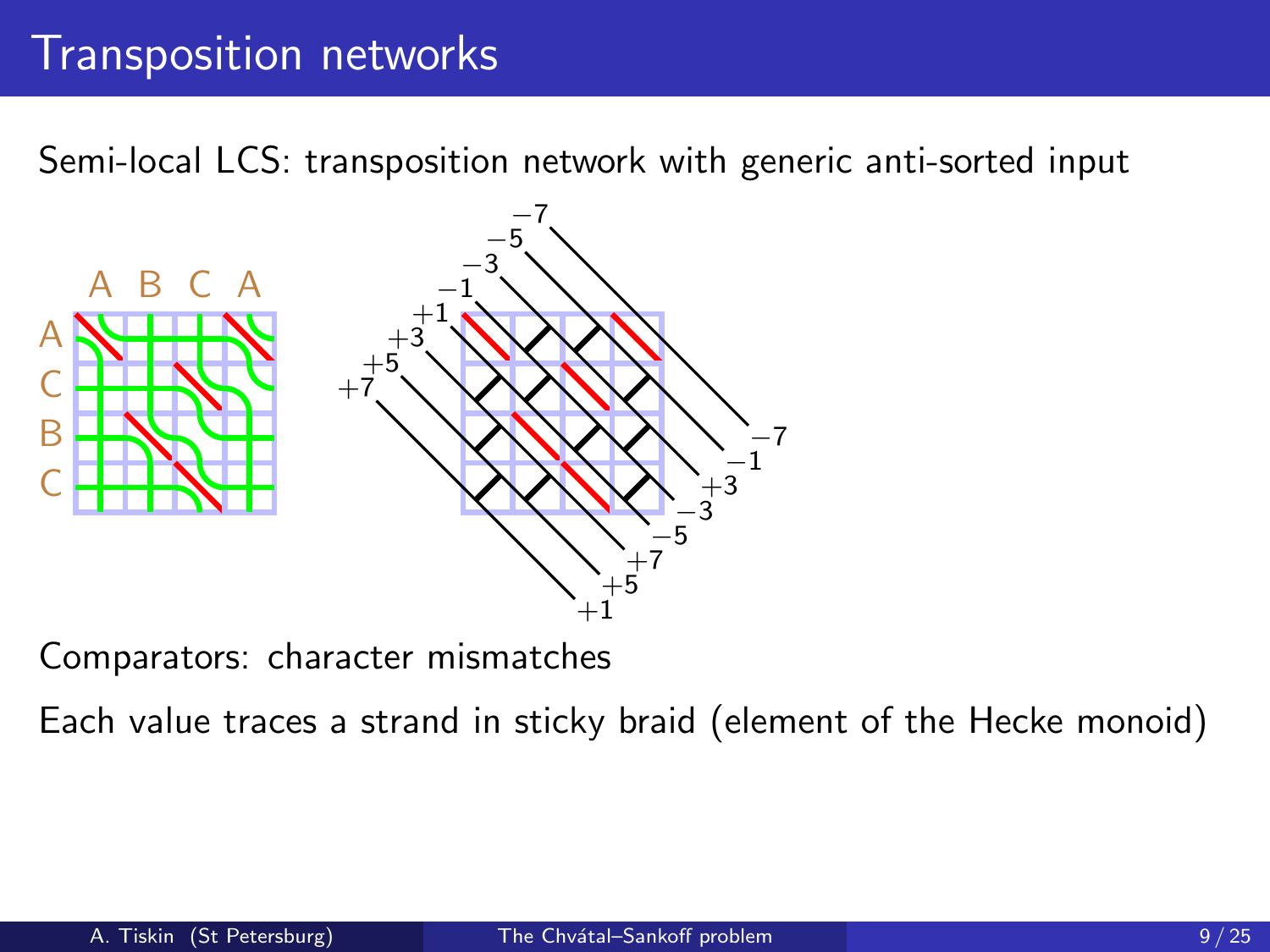<span id="page-9-0"></span>a, b: uniformly random permutation strings of length  $n$ , alphabet size n LCS grid: *n* random matches, one per grid row/column Transposition network:  $n^2 - n$  random comparisons (mismatches) Equivalent to LIS of a uniformly random permutation E lcs(a, b)  $\sim 2n^{1/2}$  n →  $\infty$ [Vershik, Kerov: 1977]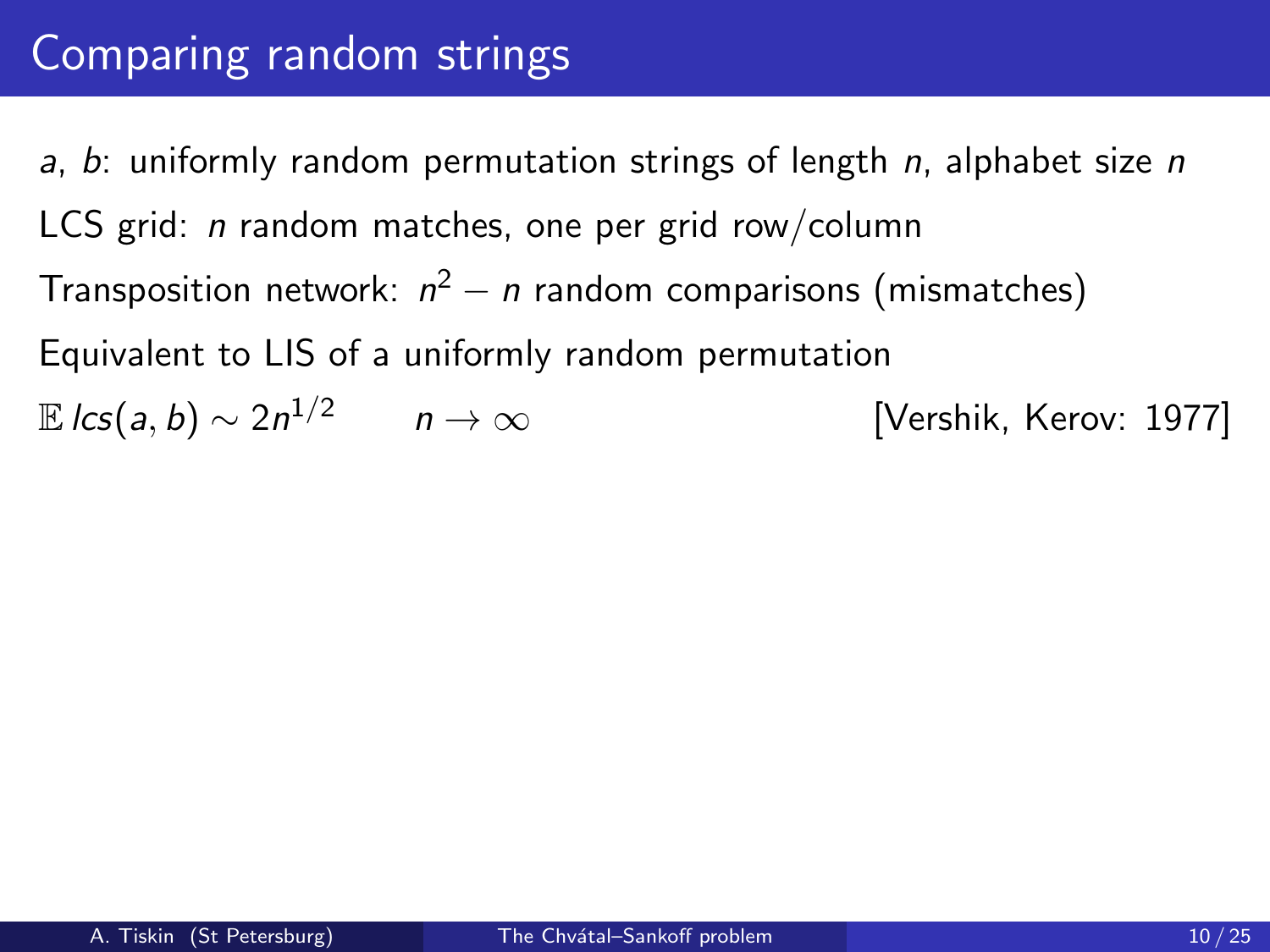a, b: uniform Bernoulli sequences of length n, alphabet size  $\sigma = O(1)$ LCS grid:  $\approx n^2/\sigma$  random matches, one per grid row/column Transposition network:  $\approx n^2(1-1/\sigma)$  random comparisons (mismatches)  $\mathbb{E} \text{ } \text{lcs}(a, b) \sim \gamma_{\sigma} n \qquad n \to \infty$  [Chvátal, Sankoff: 1975]  $0\leq \gamma_\sigma$ n —  $\mathbb E\,$ lcs $(a,b)\leq O\big((n\log n)^{1/2}\big)$ [Alexander: 1994]

 $\gamma_{\sigma}$ : Chvátal–Sankoff constants

From now on,  $\sigma = 2$ ,  $\gamma = \gamma_2$ 

The Chvátal–Sankoff problem: find  $\gamma$ ; expected normalised LCS length of a pair of equally long uniformly random binary strings

More generally, find  $\gamma_{\sigma}$  for all  $\sigma > 2$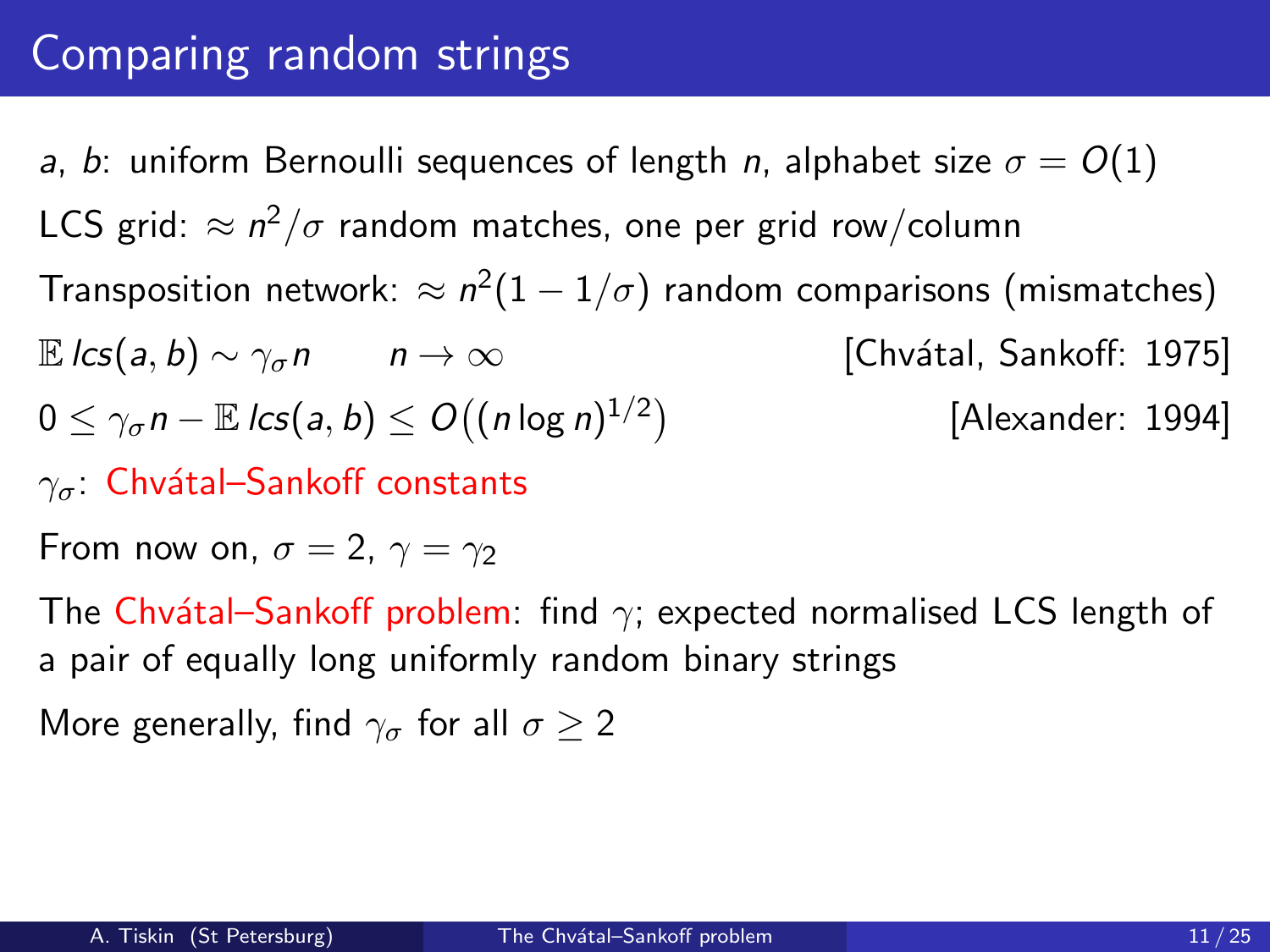#### Precise value of  $\gamma$  unknown

| $\gamma >$      | $\gamma <$ |                                            |
|-----------------|------------|--------------------------------------------|
| 0.697844        | 0.866595   | $\approx 0.8082$                           |
| 0.7615          | 0.8575     |                                            |
|                 |            | $\frac{?}{=} 2(\sqrt{2}-1) \approx 0.8284$ |
| 0.77391         | 0.83763    | $\approx 0.812$                            |
|                 |            | $\approx 0.8118$                           |
|                 |            | $\approx 0.812282$                         |
|                 |            | $\approx 0.812653$                         |
| 0.788071        | 0.826280   | (refutes Arratia)                          |
|                 |            | $\approx 0.8122$                           |
| exact equations |            | algebraic $\approx 0.8085$                 |
|                 |            |                                            |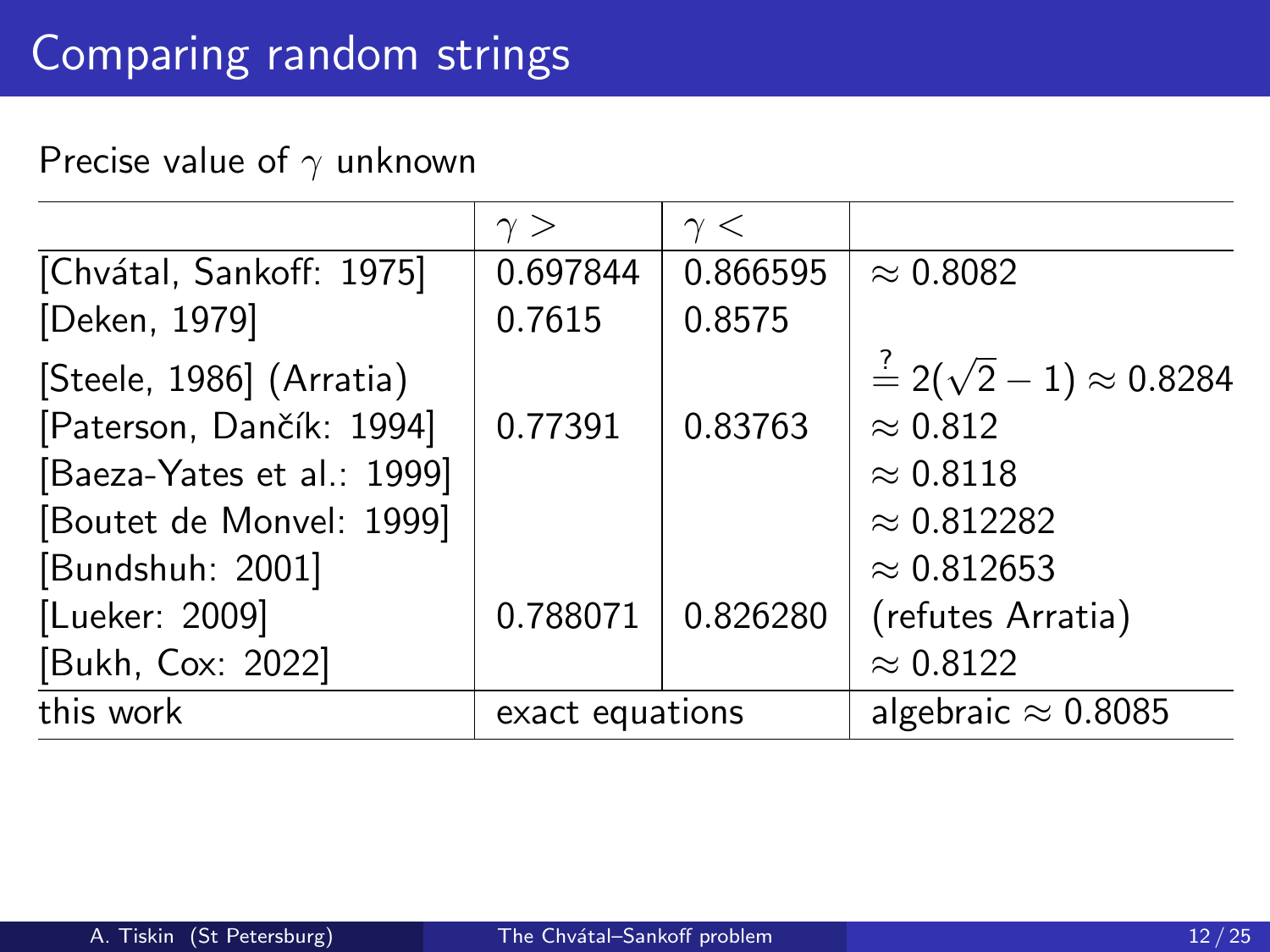Stochastic processes in discrete time:

- **o** discrete-time TASEP particle process (the "traffic jam" model)
- Young diagram corner growth model
- six-vertex model of statistical mechanics

Scaling limits well-known to exist, expressed by PDEs [Rajewsky+: 1997; Martin, Schmidt: 2011; Borodin+: 2016]

Approaching the Chvátal–Sankoff problem:

- **•** represent random LCS as a stochastic particle model
- **•** local fit with an easier model by polynomial equations
- **o** invariant distribution for both models
- **•** global behaviour from local invariance via scaling limit PDE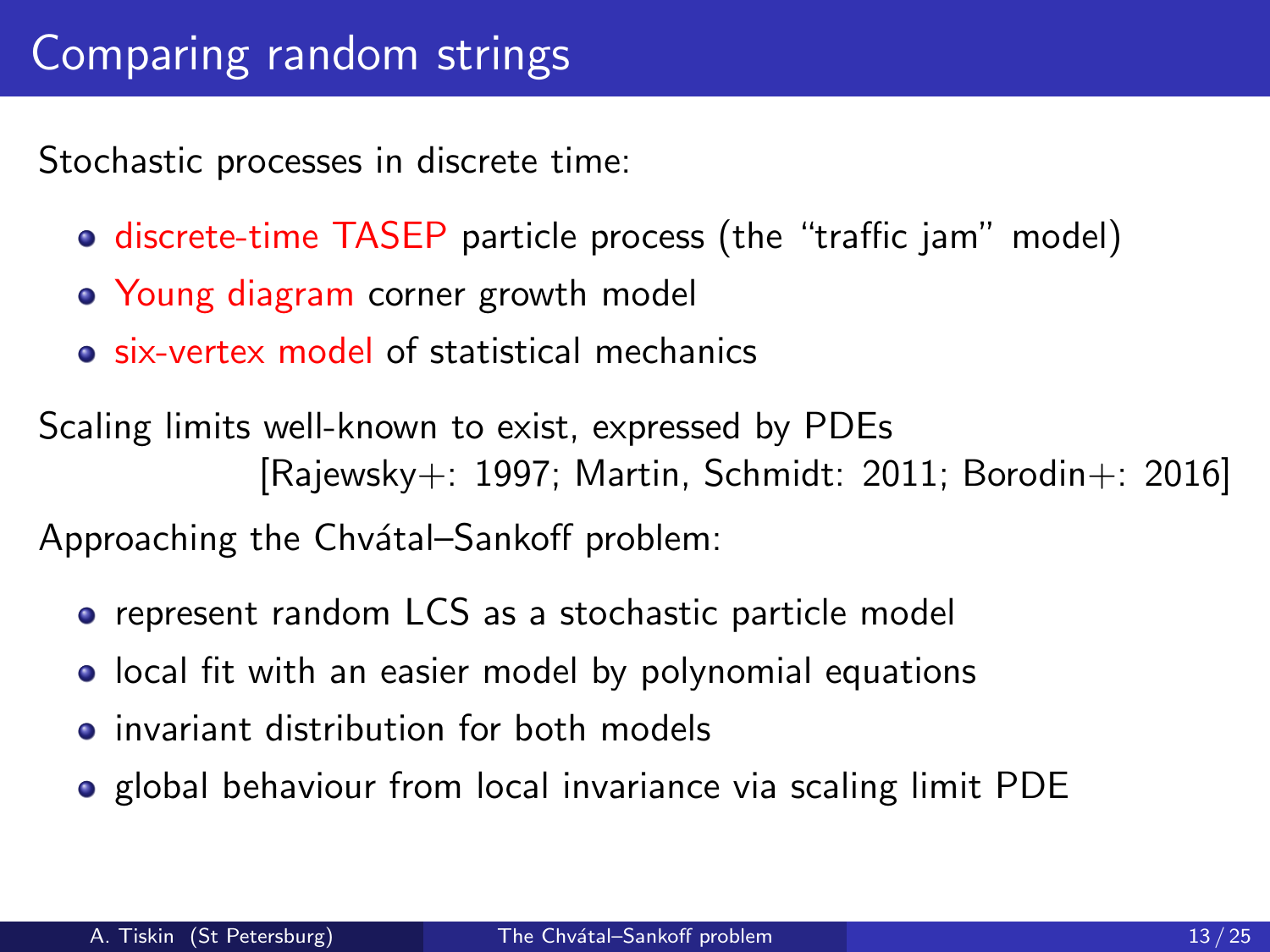Model CS: random LCS transposition network as a stochastic process



Evolution variants:

- time vertical, space horizontal, or vice versa (sequential update)
- time diagonal, space antidiagonal (sublattice-parallel update)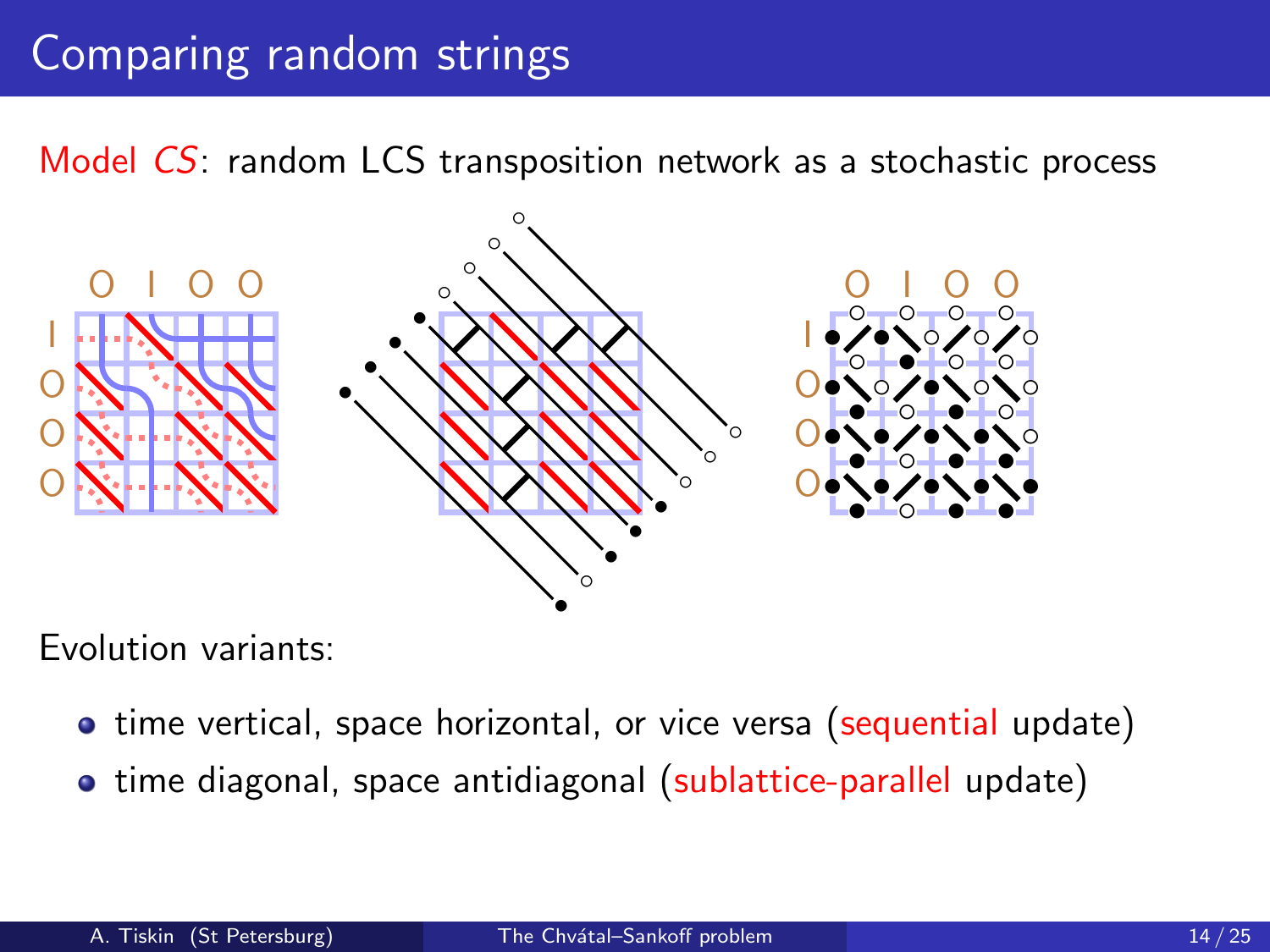#### Scalar conservation law

∂  $\frac{\partial}{\partial t}y + \frac{\partial}{\partial x}$  $\frac{\partial}{\partial x} f(y) = 0$  fluid density  $y(x, t)$  flux  $f(y)$ , concave Step initial condition at  $t=0$ :  $y(x, 0) = \begin{cases} 1 & x < 0 \\ 0 & x < 0 \end{cases}$ 0  $x > 0$ 

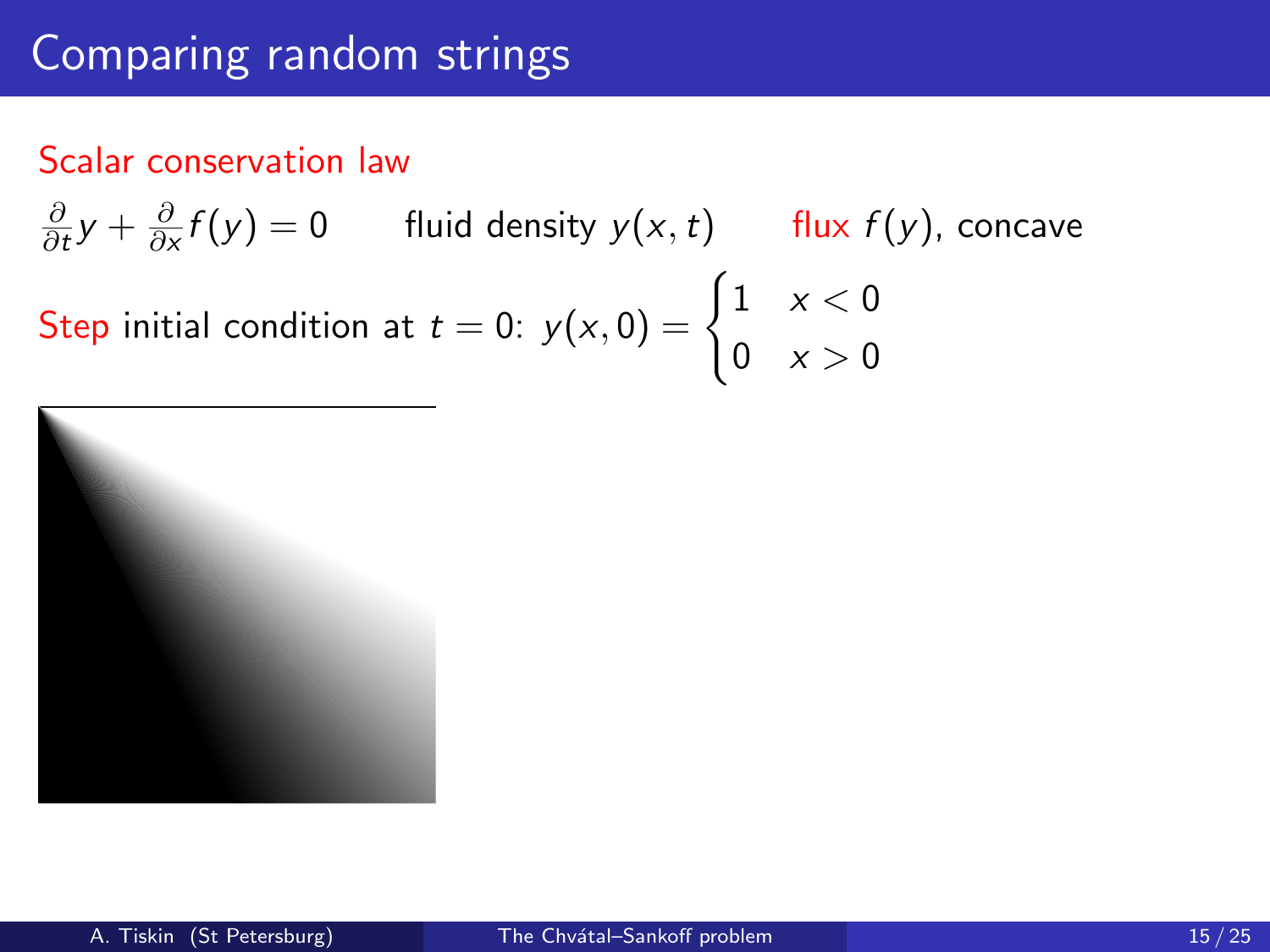Scalar conservation law (contd.)

Solution for  $t > 0$ :

 $y(x,t) = \begin{cases} (f')^{-1}(x/t) & f'(1)t \leq x \leq f'(0)t \text{ (rarefaction wave)} \ (f(x),t) & \text{if } (x,t) \leq x \leq f'(0)t \end{cases}$  $y(x, 0)$  otherwise (frozen area) Assume  $0 \le y \le 1$ ,  $f(0) = f(1) = 0$ : natural for fluid density/flux Peak flux  $\tilde{f} = f(\tilde{y})$  at density  $\tilde{y} = (f')^{-1}(0) = y(0,1)$ Assume  $f$  symmetric:  $f(y) = f(1-y) \qquad \tilde{y} = \frac{1}{2}$ 2  $\tilde{f} = f\left(\frac{1}{2}\right)$  $\left(\frac{1}{2}\right)$   $=$  mass transported across origin  $x = 0$  by  $t = 1$  $\gamma=1-\tilde{f}$  in model <code>CS</code>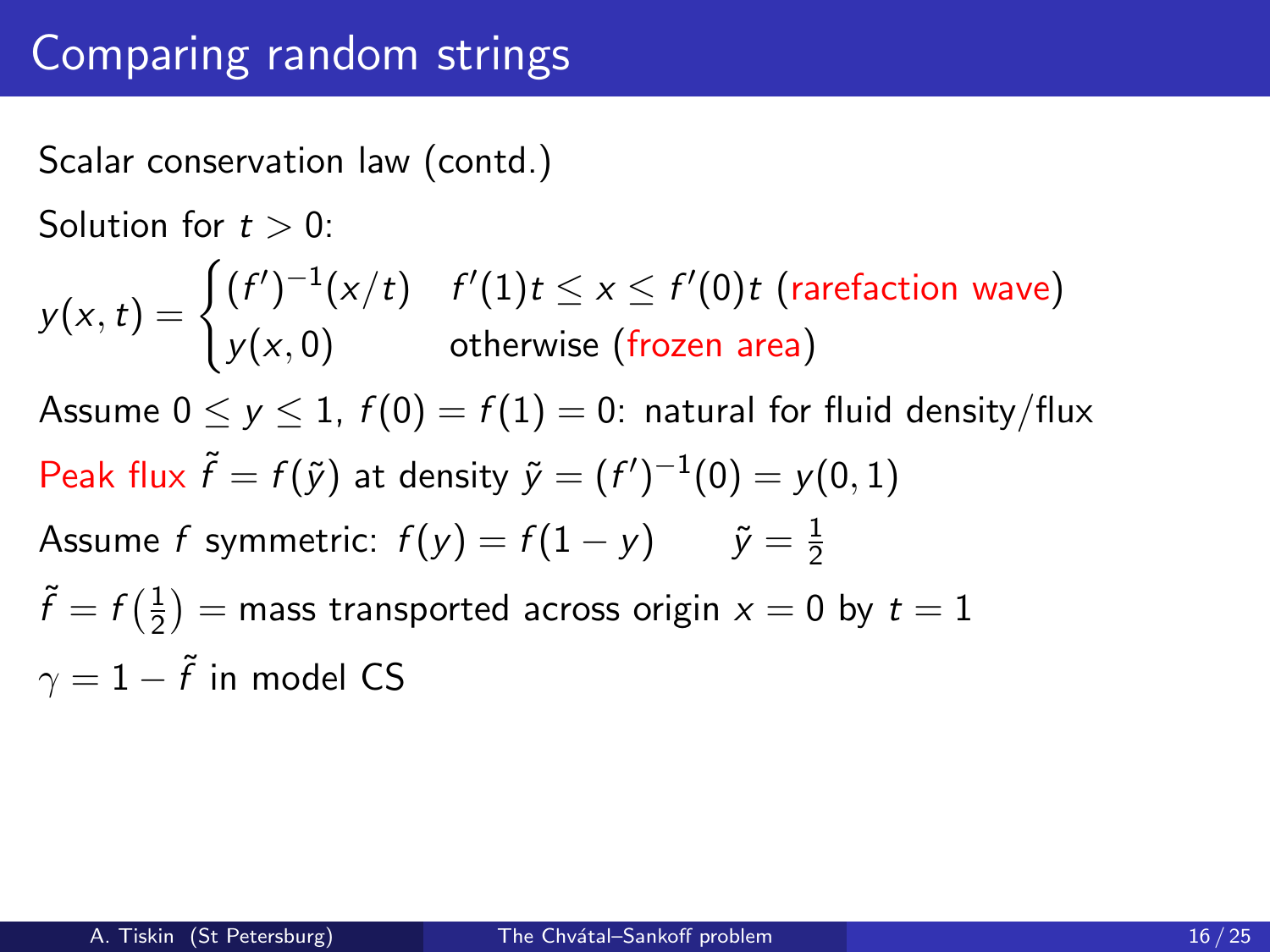Scaling limit asymptotics for a particle-hole process

Time diagonal, space antidiagonal

Denote  $\bar{z} = 1 - z$ , conditional probabilities  $A \mid B$  (condition in red) Consider a small neighbourhood of  $x = 0$ ,  $t = 1$ 

- **•** particle-hole symmetry:  $u = -\frac{1}{2}$   $\phi$ ;  $\bar{u} = -\phi = \phi$
- provides peak flux:  $\widetilde{f}=f$

$$
\text{Swap rate } p = \sqrt{2} = \sqrt{6}^{\circ} = \sqrt{6}^{\circ} \qquad \text{Flux } \tilde{f} = f = \sqrt{2} = \sqrt{6}^{\circ} \cdot p
$$

To obtain  $\tilde{f}$  for model  ${\it CS,}$  must study carefully dependencies between

- $\bullet$  site values  $-\circ$ ,  $-\bullet$ ,  $\circ$ ,  $\bullet$
- cell types  $\lambda$ ,  $\lambda$ , as determined by characters of a, b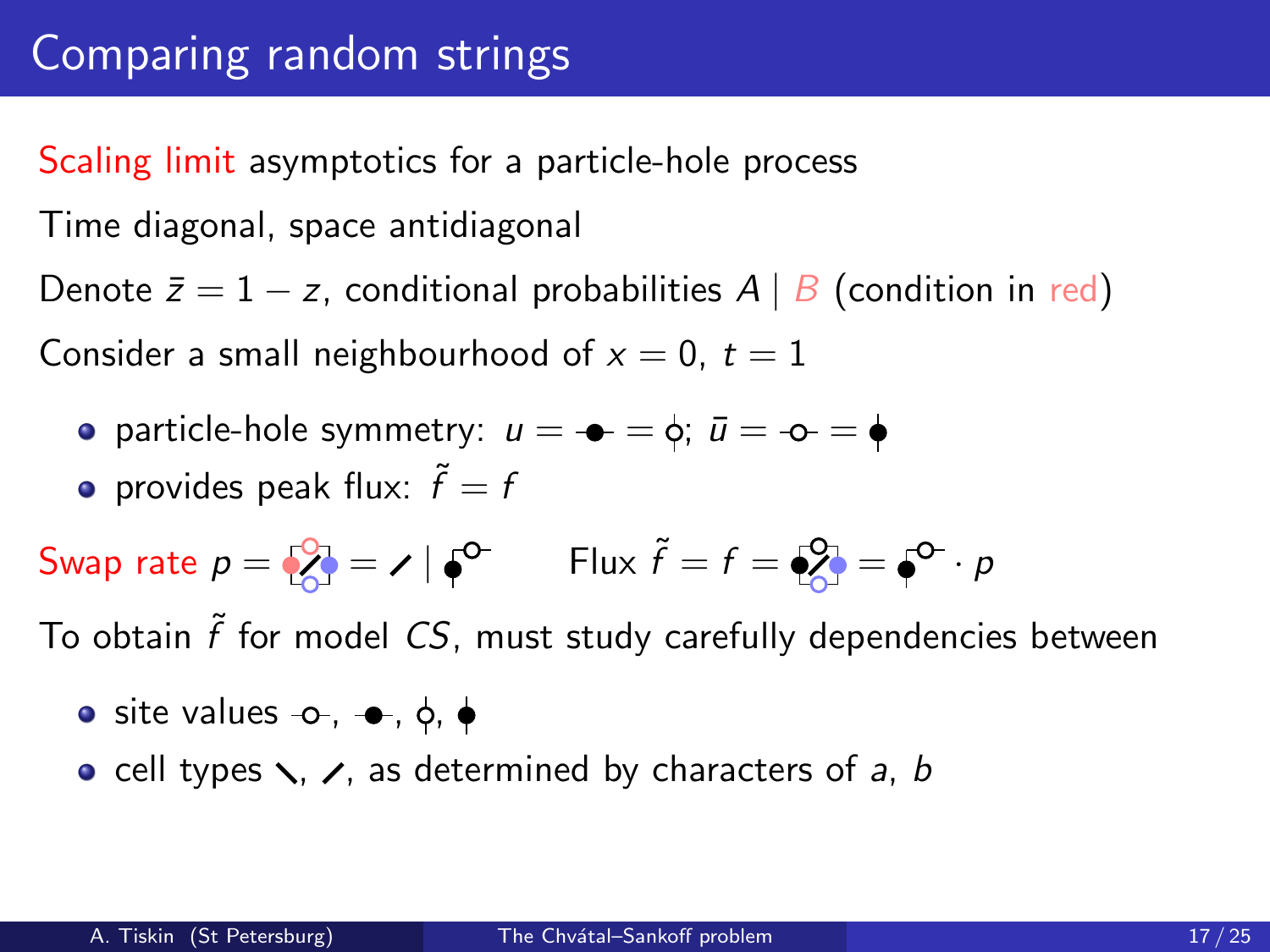### Model  $B(1/2)$  (the Bernoulli model)

Arratia–Steele conjecture: pretend types of all cells mutually independent  $[Steele: 1986; Seppäläinen: 1997; Majumdar, Nechaev: 2005; ...]$ Motivation:

- cell types independent in triples (in particular,  $\Box$  shapes)
- $\bullet$  ... but not in quadruples ( $\Box$  shape completes square uniquely)
- $\bullet$  perhaps  $\Box$  shape dependence doesn't matter?

$$
5 \text{wap rate } p = \left\{ \begin{matrix} 0 \\ 0 \end{matrix} \right\} = \mathbf{I} = \frac{1}{2}
$$

Time-invariant distribution: all sites independent (more on next slide)  $\gamma^{\mathcal{B}(1/2)} = 2(\sqrt{2}-1) \approx 0.8284 \neq \gamma$ 

Conjecture disproved by upper bound [Lueker: 2009]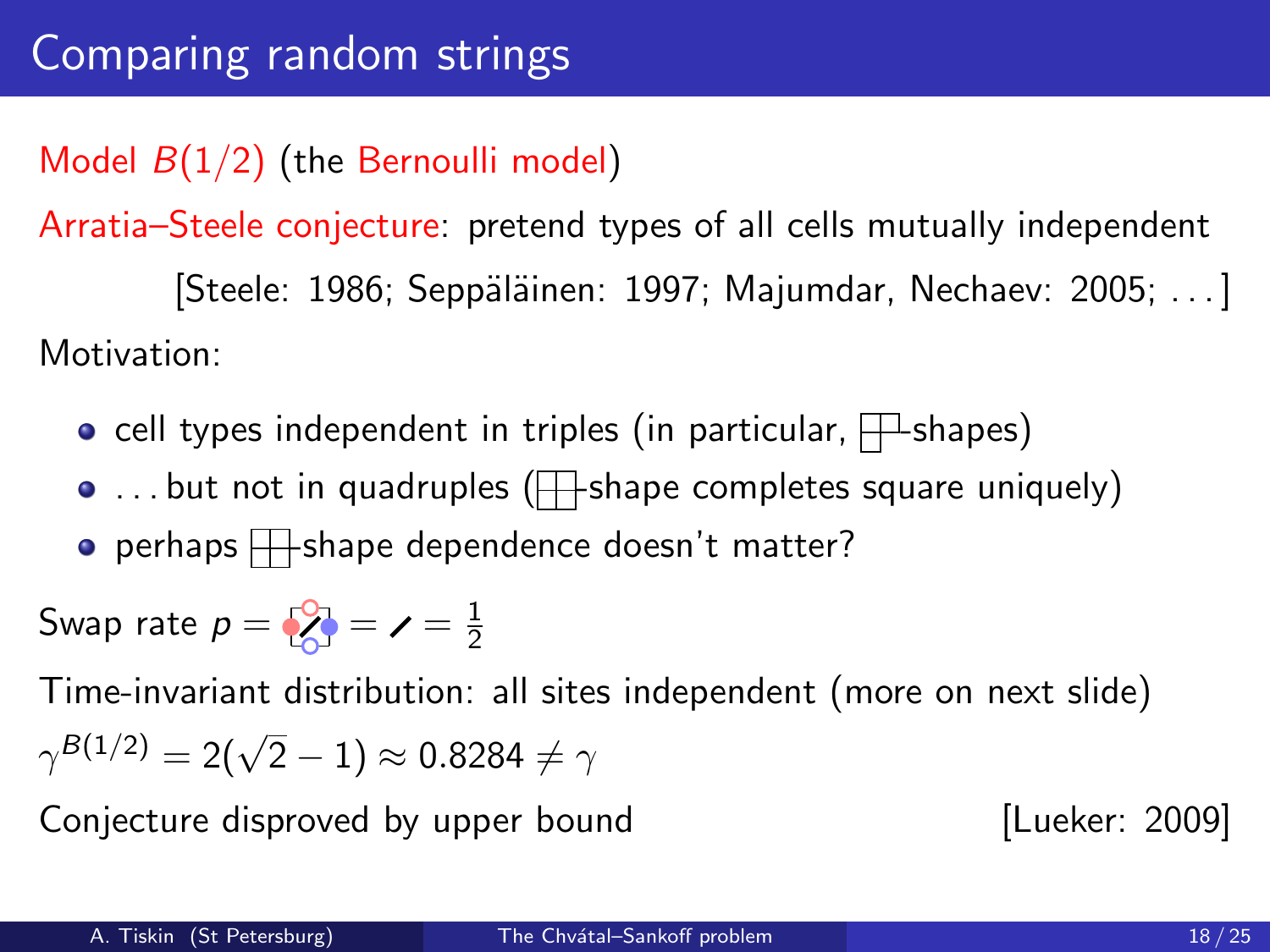#### Model B (the generalised Bernoulli model)

Separate  $p=\checkmark=\frac{1}{2}$  $\frac{1}{2}$  into conditional probabilities

- swap rate  $p_2=\sqrt[6]{\phantom{.}}$  now free to be  $\neq \frac{1}{2}$ 2
- pseudo-rates  $p_0 = 5$   $\approx p_3 = 5$ ,  $p_1 = 5$

Swap rate balanced out by pseudo-rates to preserve  $\boldsymbol{\times} = \frac{1}{2}$ 2

Time-invariant distribution: alternating Bernoulli (AB) sequence

- doubly-infinite; space-invariant under shift  $i \mapsto i + 1$  and reversal  $i \mapsto -i - 1$  with simultaneous exchange of  $\circ$  and •
- all sites mutually independent

AB sequence parameter  $u = -\bullet$  determined by swap rate  $p_2$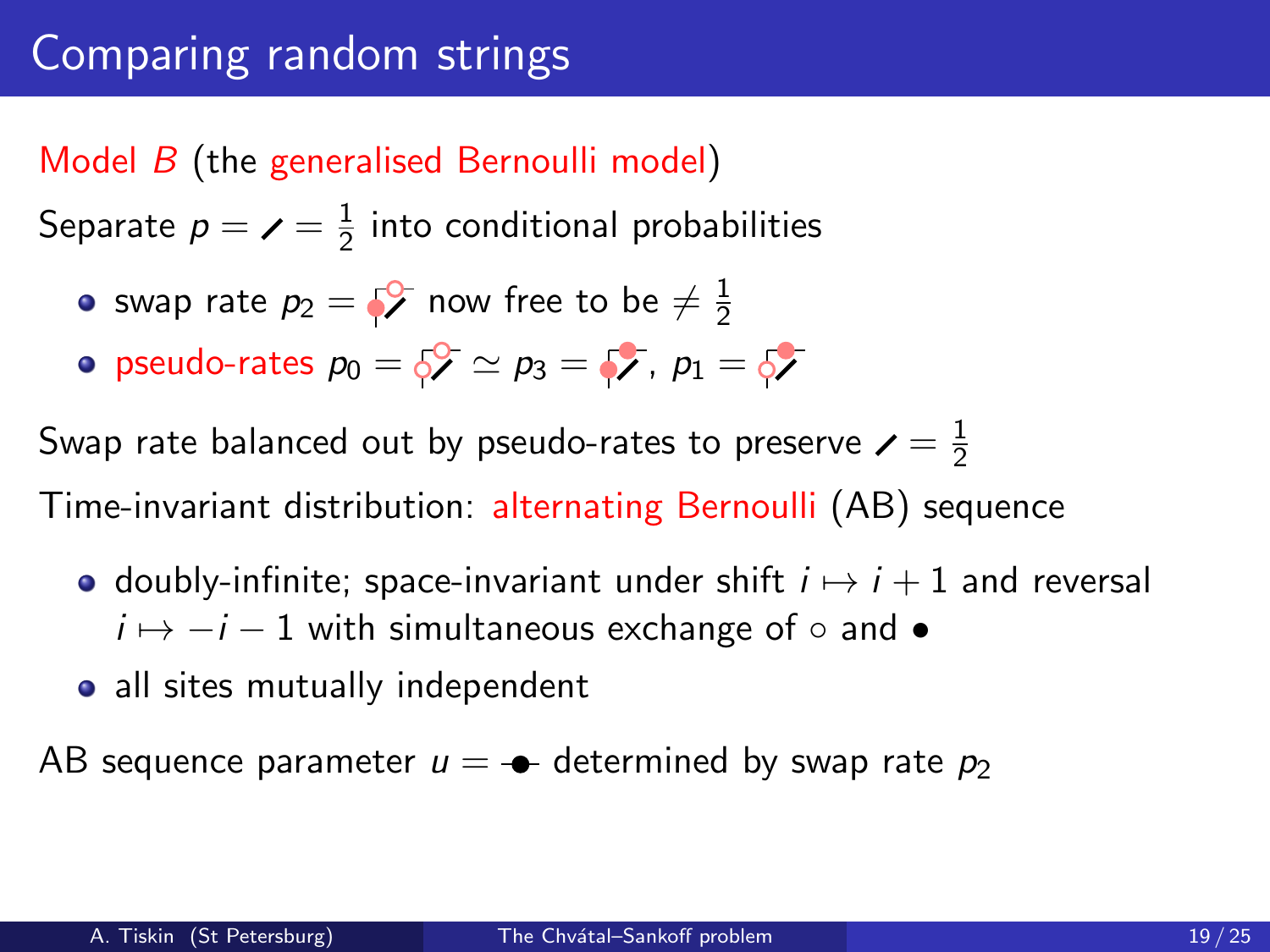### Model  $B$  (contd.)

Fit (pseudo-)rates to model CS locally in a neighbourhood of  $x = 0$ ,  $t = 1$ via equations in (pseudo-)rates and the parameter of AB sequence

- **time-invariance equations:** 1 time step; link u with  $p_2$  for model B
- $\bullet$  string matching equations: 3 time steps; link models B, CS
- total probability:  $\bar{u}\bar{u}p_2+2u\bar{u}p_0+uup_1=\zeta^2+2\,\zeta^2+\zeta^2\equiv \textbf{1}=2$ 2

Solve by Mathematica's Solve, option Quartics  $\rightarrow$  True

$$
u = \sqrt{\frac{7}{3}} - \sqrt{\frac{23 - 5\sqrt{21}}{6}} - 1 \approx 0.407025
$$
  
\n
$$
p_2 = -\frac{2}{3} + \frac{34}{3}u - 19u^2 - 4u^3 \approx 0.528838
$$
  
\n
$$
\gamma^B = 1 - f^B = 1 - \bar{u}up_2 \approx 0.814050 \neq \gamma
$$

Fit not perfect: AB property not expressed fully by equations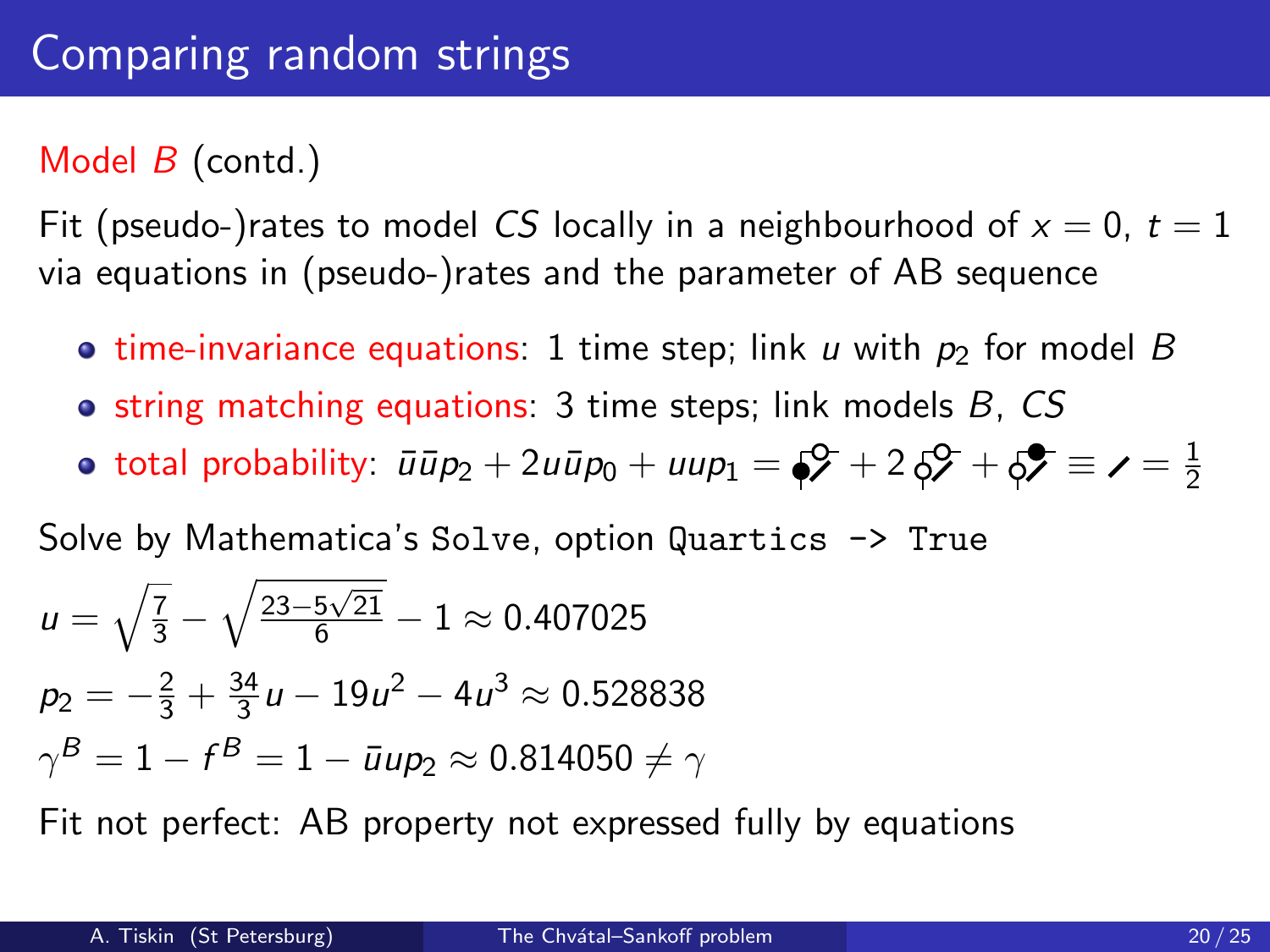Model M (the Markov model)

Swap partial rates 
$$
p_5 = \int_{-\infty}^{\infty} p_4 = \int_{-\infty}^{\infty} p_2 \approx p_{13} = \int_{-\infty}^{\infty} p_{12} = \int_{-\infty}^{\infty} p_5
$$

\nPseudo-rates  $p_{abcd} = \int_{-\infty}^{\infty} p_5 \times \left( \frac{p_5}{p_5} \right) \times \{5, 4, 13, 12\}$ 

Time-invariant distribution: alternating second-order Markov (AM2) sequence

- doubly-infinite; space-invariant under shift  $i \mapsto i + 1$  and reversal  $i \mapsto -i - 1$  with simultaneous exchange of  $\circ$  and •
- conditioned on adjacent site pair  $(\xi_i,\xi_{i+1})$ , infinite prefix  $( \ldots, \xi_{i-2}, \xi_{i-1})$  independent of infinite suffix  $(\xi_{i+2}, \xi_{i+3}, \ldots)$

AM2 sequence parameters  $u = \bullet$ ,  $v_a = \frac{1}{3} \bullet$ ,  $w_{ab} = \frac{1}{3} \bullet$  determined by swap partial rates  $p_5$ ,  $p_4 = p_{13}$ ,  $p_{12}$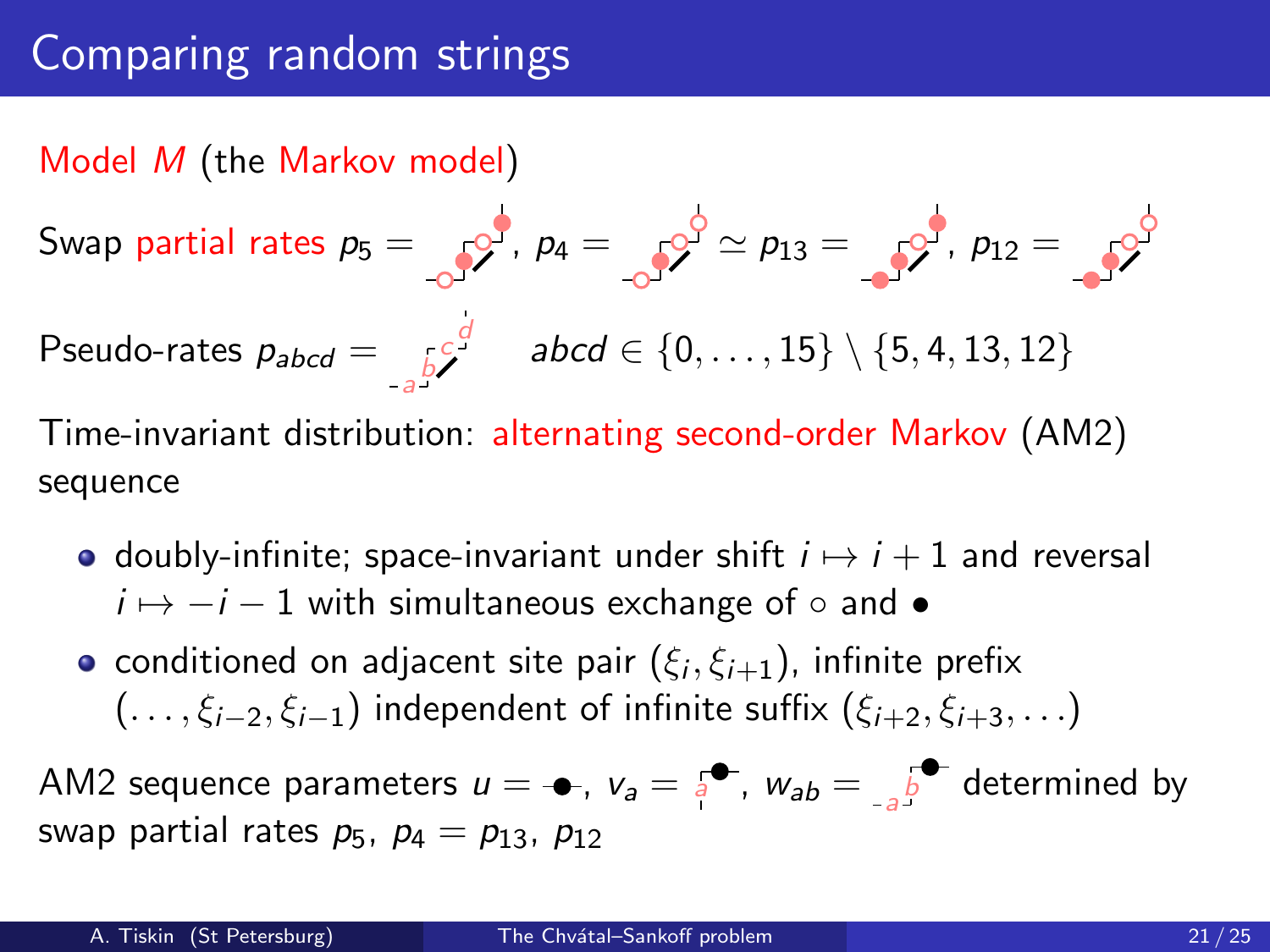### Model M (contd.)

Fit (pseudo-)rates to model CS locally in a neighbourhood of  $x = 0$ ,  $t = 1$ via equations in (pseudo-)rates and the parameters of AM2 sequence

- **time-invariance equations:** 1 time step; link u,  $v_a$ ,  $w_{ab}$  with  $p_5$ ,  $p_4 = p_{13}$ ,  $p_{12}$  for model M
- $\bullet$  string matching equations: 3 time steps; link models M, CS

• total probability: 
$$
\sum_{a,b,c,d \in \{\circ,\bullet\}} \leftarrow_{-a} b^c
$$
  $\neq$   $\neq$   $\frac{1}{2}$ 

Perfect fit: AM2 property expressed by polynomial equations,  $\gamma=\gamma^{\mathsf{M}}$ Equation coefficients 1 and 2; hence,  $\gamma$  is algebraic

Closed-form expression unlikely due to complexity of equations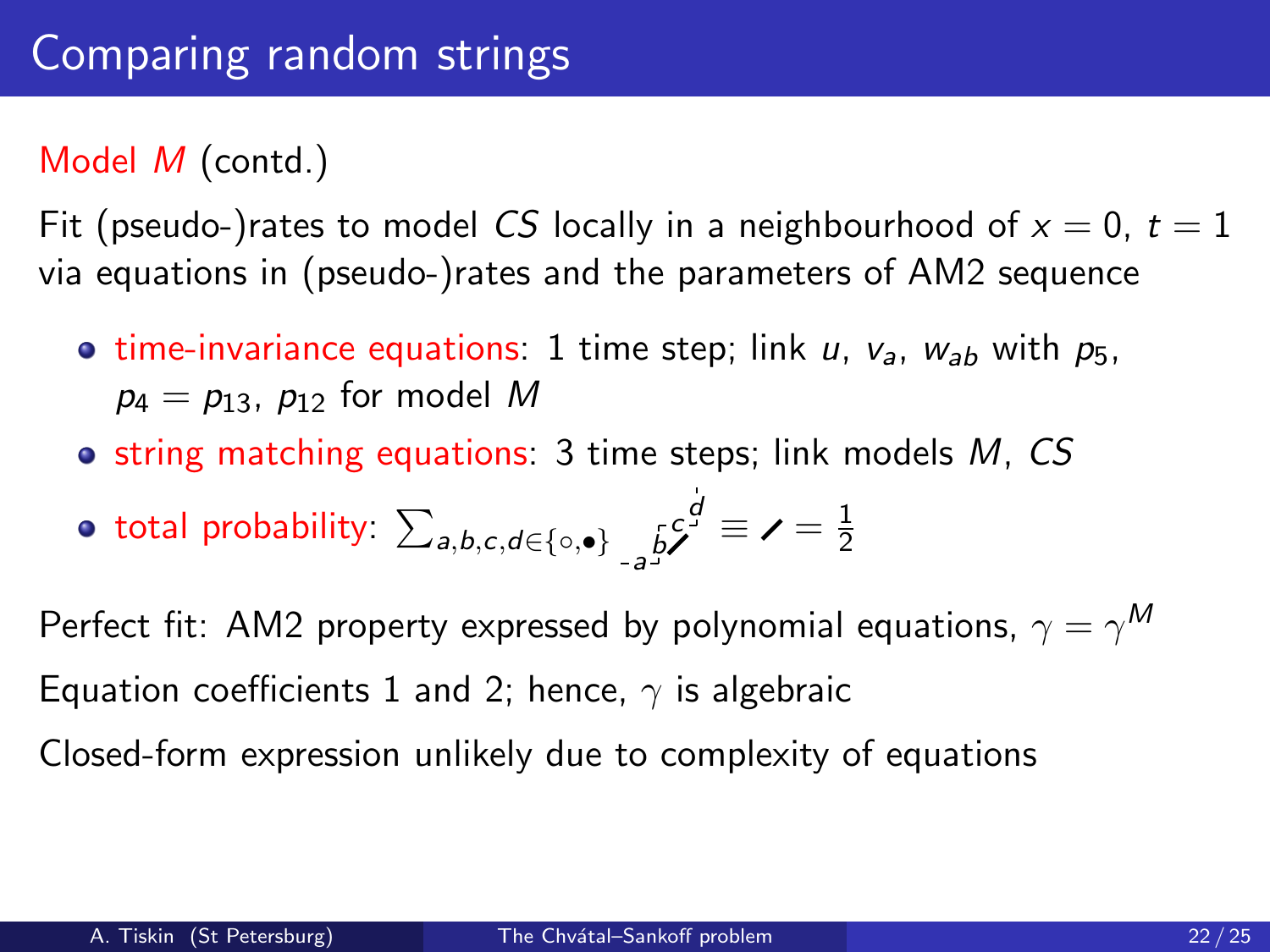Experiment options

- "Naive" (very slow convergence)
	- **o** generate long random strings; compute LCS; repeat

Simulating model CS (done; slow convergence)

- initialise with AB sequence for  $t = 0$
- run model  $CS$  to stationary state (max 20 time steps)
- bit-parallel LCS [Crochemore+: 2003] and various optimisations

Solving iteratively for model M parameters (assumes model's correctness) Current estimate  $\gamma \approx 0.8085$ 

Needs extra confirmation/reconciling with previous work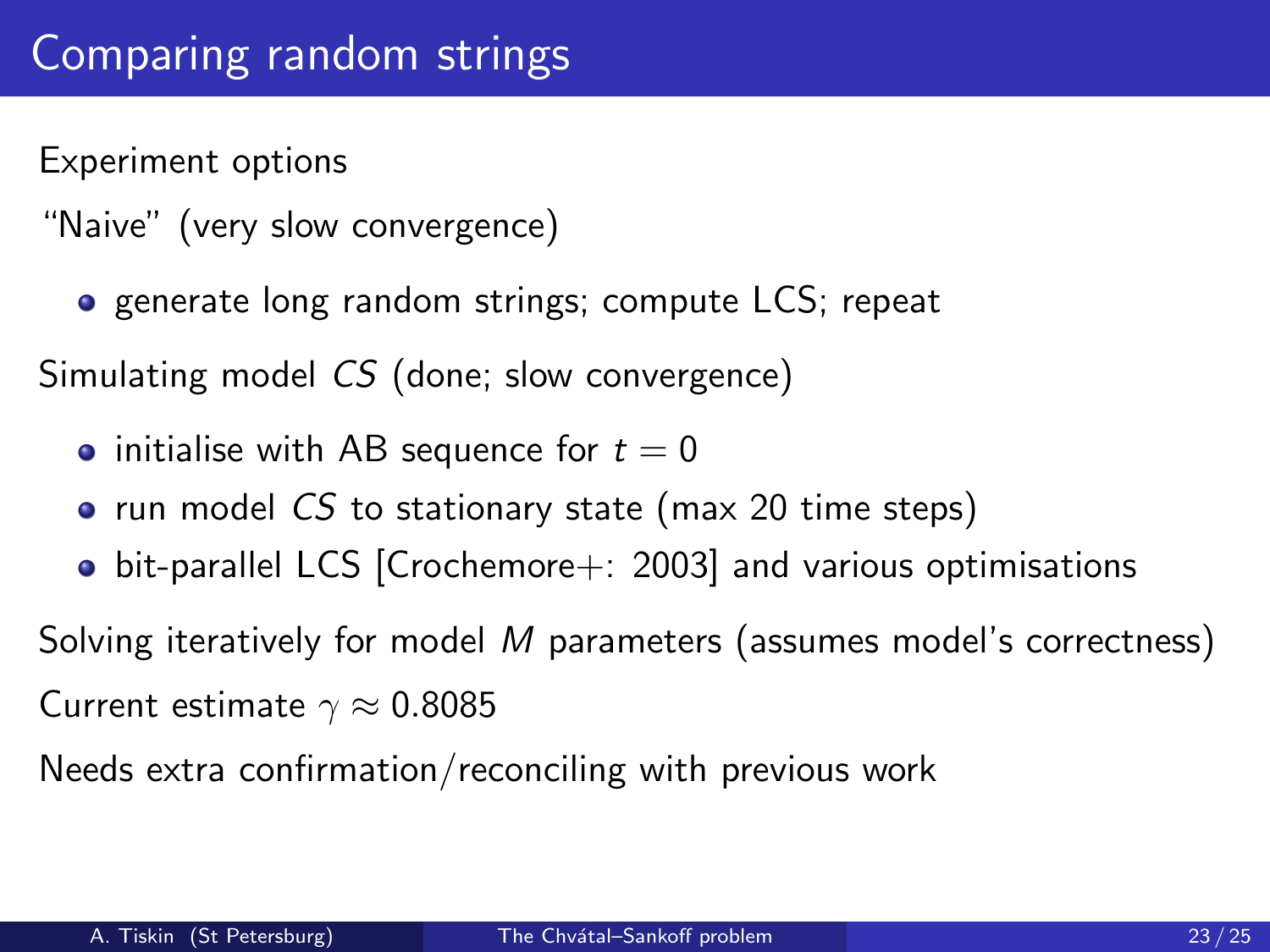### <span id="page-23-0"></span>**[Conclusions](#page-23-0)**

The Chvátal–Sankoff problem: expected normalised LCS length  $\gamma$  of a pair of equally long uniformly random binary strings

Expressed as hydrodynamic limit of stochastic particle process (model CS) Linked with another stochastic process (model M): local fitting in a small neighbourhood of main diagonal

Flux for model M expressed by a (large) system of algebraic equations

- implies that  $\gamma$  is algebraic
- **•** closed-form solution unlikely due to equations' complexity

Essentially resolves the Chvátal–Sankoff problem (with a somewhat negative flavour)

Numerical solution: several options, work in progress